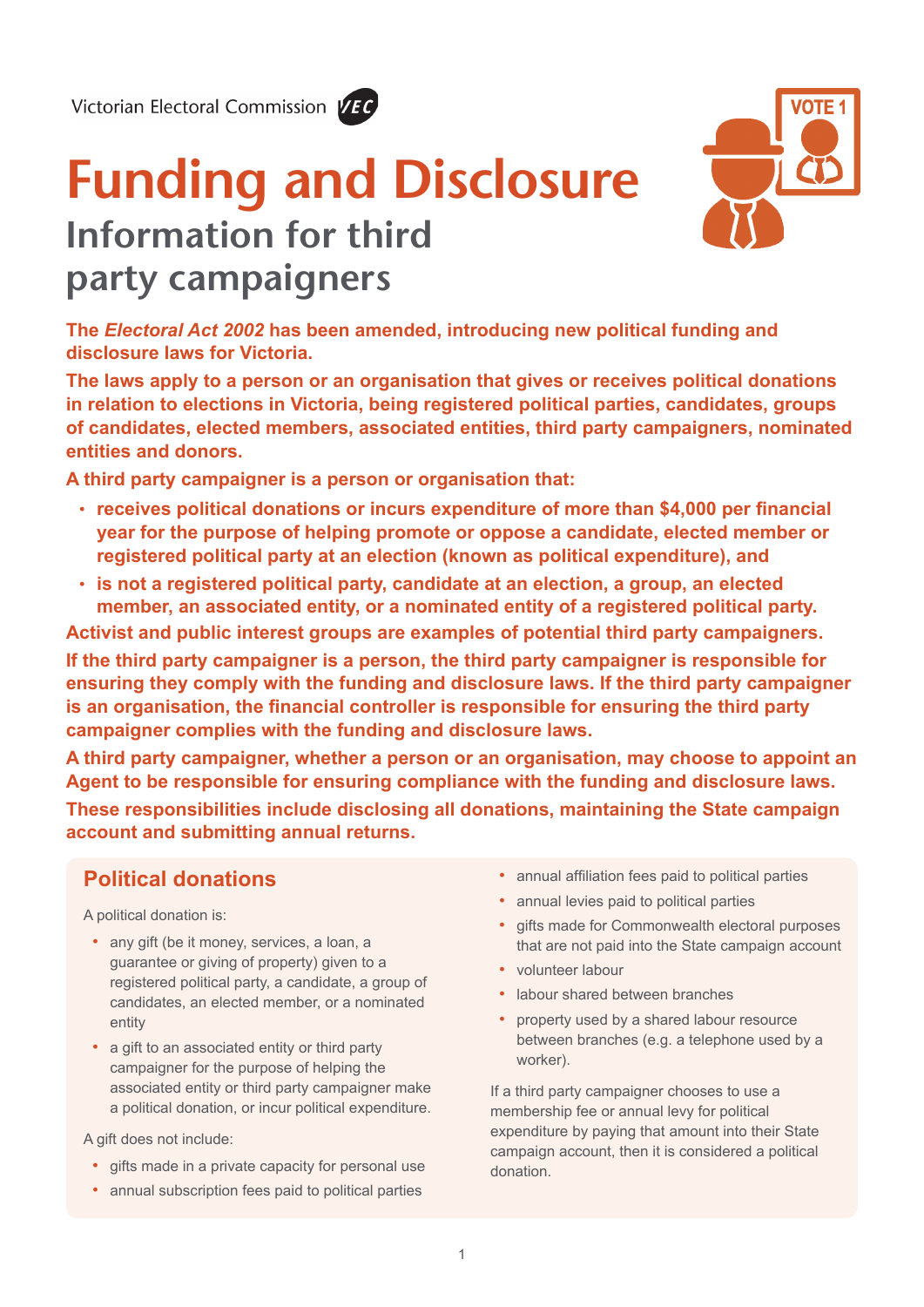## **Political expenditure**

Political expenditure is any expenditure for the main purpose of directing how a person should vote at an election by promoting or opposing a candidate, elected member or registered political party.

For third party campaigners, political expenditure only occurs:

- during the election campaigning period (for a general State election from 1 October to 6 pm on election day, for any other election from the day the writ is issued to 6 pm on election day), or
- when material published, aired or otherwise issued by the third party campaigner refers to both a candidate/registered political party, and how a person should vote.

#### **Disclosing donations**

From 25 November 2018, both donors and recipients must disclose political donations worth \$1,000 or more, made in a financial year, via the Victorian Electoral Commission (VEC) website. These donations must be disclosed within 21 days of giving or receiving that donation. Details to be included in these disclosures are:

- name and address of the donor (only the suburb and state of individual donors will be published and no address details of silent electors will be published)
- name of the recipient
- date the donation was given or received
- type of donation (e.g. money, service, loan, guarantee, property)
- amount of the donation (which may require supporting evidence in the case of services or property).

Recipients must ensure the donor is aware of their obligation to disclose the donation.

Before disclosing donations, recipients and donors must be registered on the VEC website.

#### **Banned donations**

From 1 August 2018, the following political donations are banned:

• donations from foreign donors (i.e. the donor is not an Australian citizen or resident, or a business with a relevant Australian Business Number)

• anonymous donations of \$1,000 or more (i.e. the donor must provide their name and address for any donation of or above \$1,000).

#### **Limits on donations**

From 25 November 2018, there is a cap of \$4,000 from any one donor to any one recipient within an election period (the period between a general election and the next – this is usually a four-year period).

## **Agent**

The Agent is the person responsible for disclosing all donations a recipient receives via the VEC website, maintaining the State campaign account, and submitting the recipient's annual returns.

The Agent is the third party campaigner themselves in the case of an individual, or the Financial Controller in the case of an organisation. However, a third party campaigner may choose to appoint an Agent.

The appointment of an Agent must be completed via the VEC website and be registered by the VEC before it comes into effect.

To be eligible to be appointed as an Agent, a person must be at least 18 years of age and must not have any convictions against the funding and disclosure provisions (Part 12) of the *Electoral Act 2002* or the funding and disclosure provisions (Part XX) of the *Commonwealth Electoral Act 1918* (Cth).

Third party campaigners may appoint an agent from 25 November 2018.

## **State campaign account**

From 25 November 2018, all recipients of political donations must maintain a State campaign account(s) for the purpose of State elections.

The State campaign account must be with an authorised deposit-taking institution (e.g. bank, credit union, building society) within Australia.

All political donations received for State electoral purposes must be paid into the State campaign account and all political expenditure must be paid through the State campaign account.

Money for Commonwealth electoral purposes must not be paid into the State campaign account.